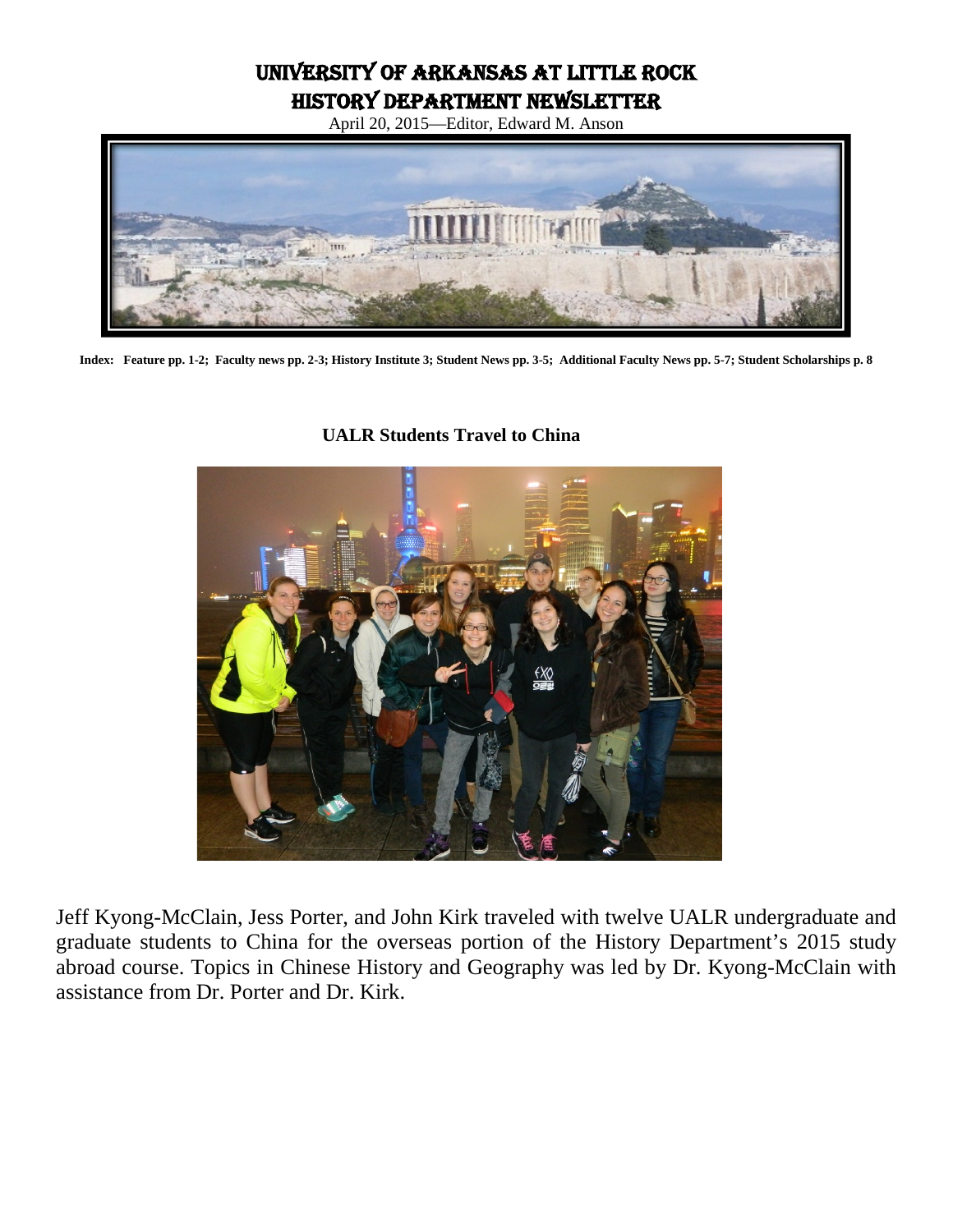

**The Fearless Leaders (left to right: John Kirk, Jeff Kyong-McClain, and Jess Porter**

In this, the second iteration of the China study abroad course, the UALR entourage traveled to four primary destinations: Shanghai, Chengdu, Yibin, and Beijing. Highlights from the 10-day trip included a visit to the Panda Research Station, a hike up a Daoist mountain, an afternoon in a very off-the-beaten-path village, and a stroll through Tiananmen Square and the Forbidden City. The plentiful and affordable Chinese cuisine was enjoyed by professors and students alike. From the hot pots and barbeque of Sichuan to the stir-fries of the East, food was never more than an itinerary point or two away. In 2016, Korea will be the destination for the History study abroad course. Participants in this year's course offer their sincere gratitude to the Formica family for underwriting a portion of the student travel costs.



#### **Faculty News Congratulations!!!**

Jess Porter Kristin Dutcher Mann Jeff Kyong-McClain



 Tenured and Promoted Tenured and Promoted to Associate Professor Promoted to Professor to Associate Professor

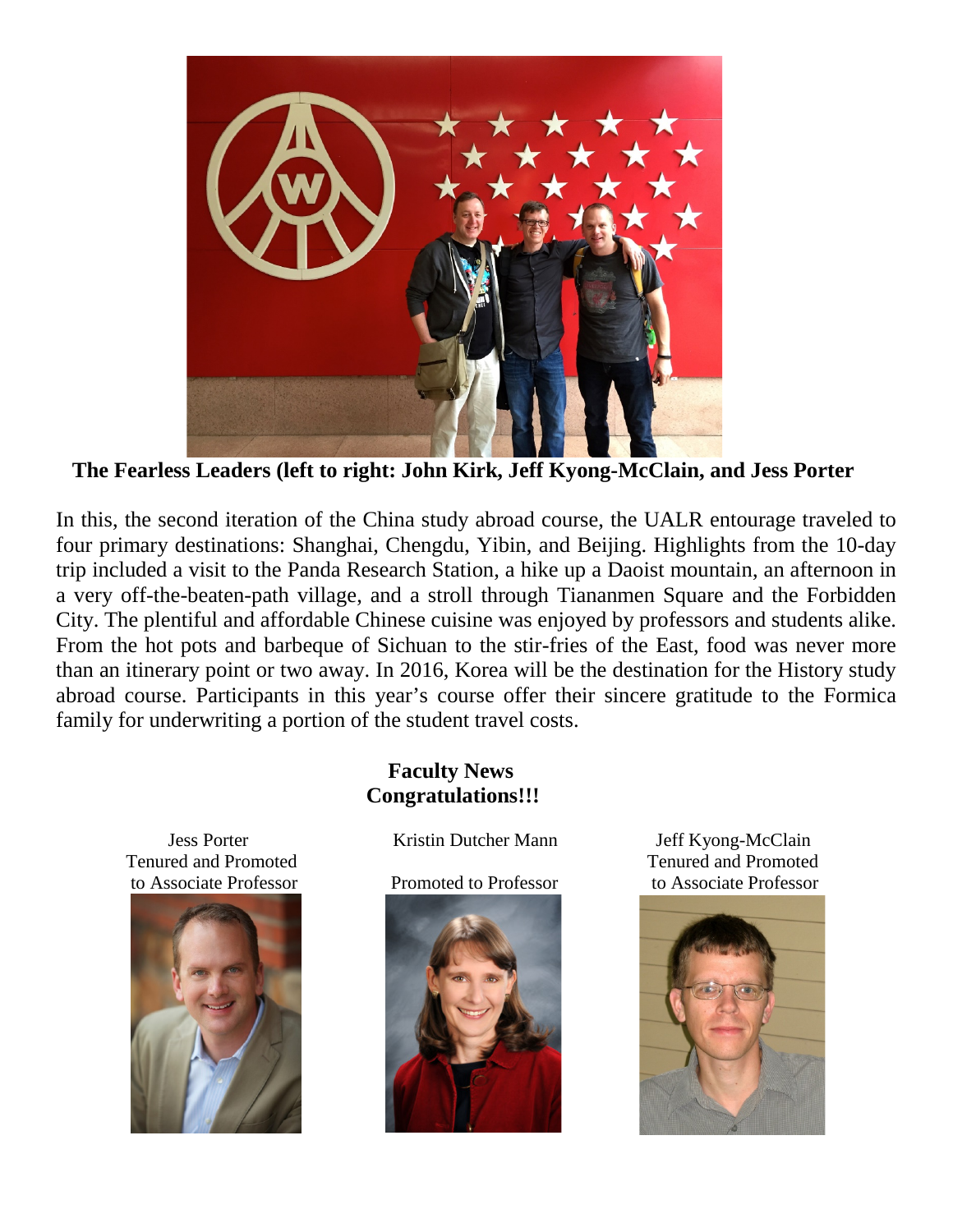# **The Department Welcomes Dr. Brian Mitchell**



The Department wishes to welcome Dr. Brian Mitchell to the Department, as a new Assistant Professor of American History, beginning in the Fall of 2015. Dr. Mitchell has a PhD from the University of New Orleans in Urban Studies and Public History, and comes to us with wide experience as a teacher, civil servant, and as an active volunteer in numerous community organizations. The Department is currently also in the process of searching for a new historian of the Middle Ages.

### **News of the University History Institute**

The University History Institute's spring program included well-attended lectures by Professors Jeff Kyong-McClain on the Chinese Cultural Revolution, Kristin Mann on remembering the Alamo in textbooks, and Barclay Key on the Selma March. A spring Fellows and Life Members dinner was held in April at Acadia restaurant and featured Professor Kathy Nasstrum of the University of San Francisco who talked about her research on the Little Rock Crisis in memory. The annual Fellows Reception will be held in May with former Congressman Mike Ross as the featured speaker.

The 2015-2016 lecture series will kick off on October 6 with Professor Anson's presentation on the "Augustan Transformation of Ancient Rome." Anyone interested in joining the Institute should contact Professor Moneyhon (chmoneyhon@ualr.edu).

# **History Day Competition**

District 7 History Day involved all of the History Department members as judges. We had over 300 kids from 20 different teachers and 12 different schools compete. Due to inclement weather, we even had two separate competitions - one for papers and websites, and one for performances, documentaries, and exhibits. Thanks to all of the students, alumni, and faculty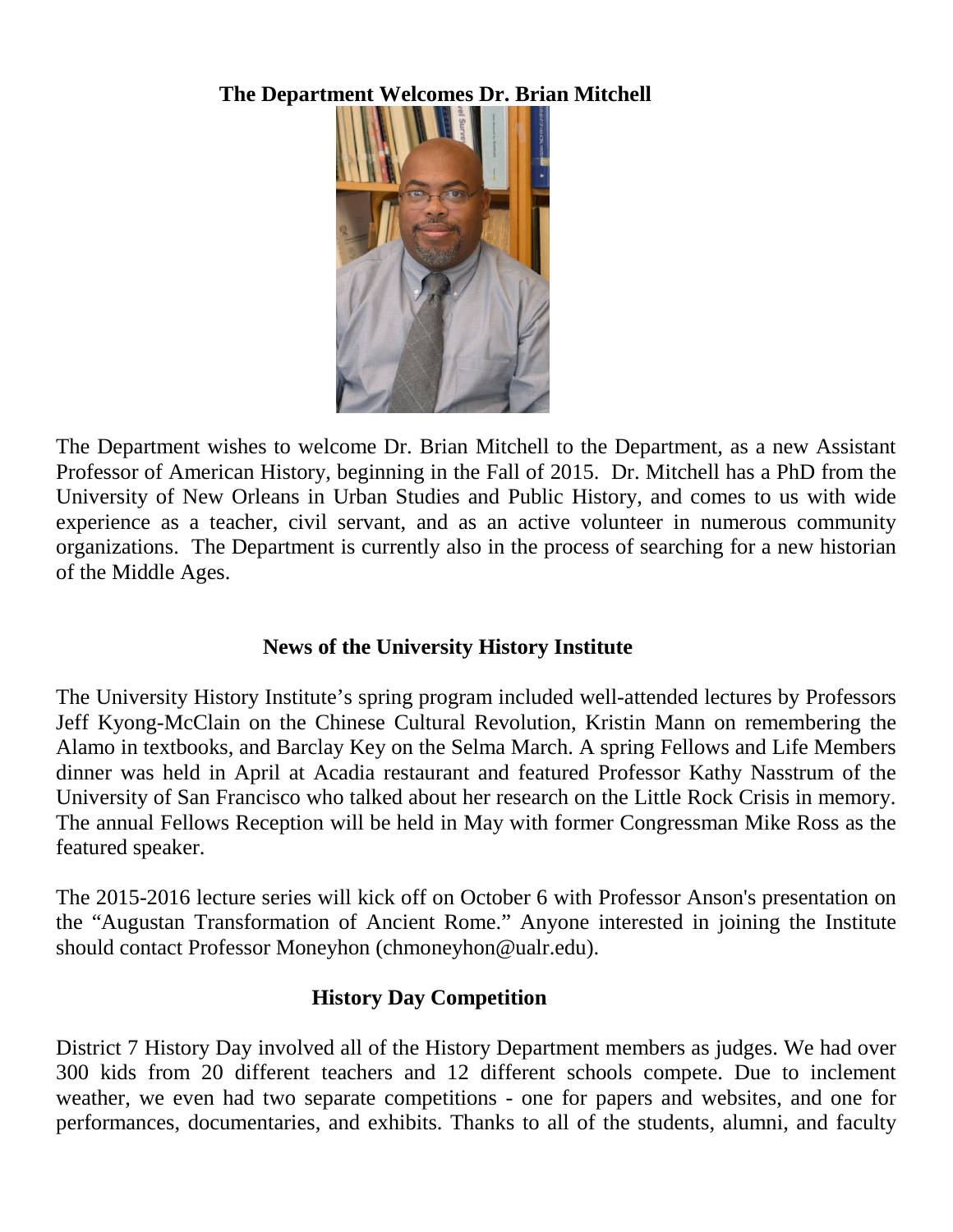who participated, and we hope you will all join us on the second Saturday of March next year! Next year's theme is Exploration, Encounter, and Exchange in History.

#### **Phi Alpha Theta**

The Iota Zeta Chapter of Phi Alpha Theta is pleased to announce our newest members, inducted at the annual banquet on Friday, April 10. Chapter President Win Lubana served as Master of Ceremonies, and the keynote address was delivered by Professor Samantha Staggs McKay, a former chapter president who now teaches History at Pulaski Technical College. Honorees included:

> Brian Begley Thomas W. Brann Jaztone Renee Brewer Dustin Mackenzie Brown Laura Katherine Choate Meagon Clark Ashley Faye Darnell Rhonda L. Harris Adam H. Justice Clinton Lewis K. Ashley Lewis Rachel L. Mulligan Emily Noah Nikki Senn Joseph Edward Short Stephanie Sims Tara Ann Smith Brenda Wilbanks

#### **Public History Program**

Our recent and expected MA graduates have accepted a number of positions. Congratulations!

Stephanie Sims (expected graduation, Dec 2015): Archivist, Clinton Foundation

Nicolette Lloyd (expected graduation, Dec 2015): Park Guide, Pathways Program, Central High Museum, National Parks Service

Nikki Senn (expected graduation, May 2015): Assistant Registrar, Historic Arkansas Museum

Emily Noah (expected graduation, May 2015): Volunteer Coordinator, Clinton Foundation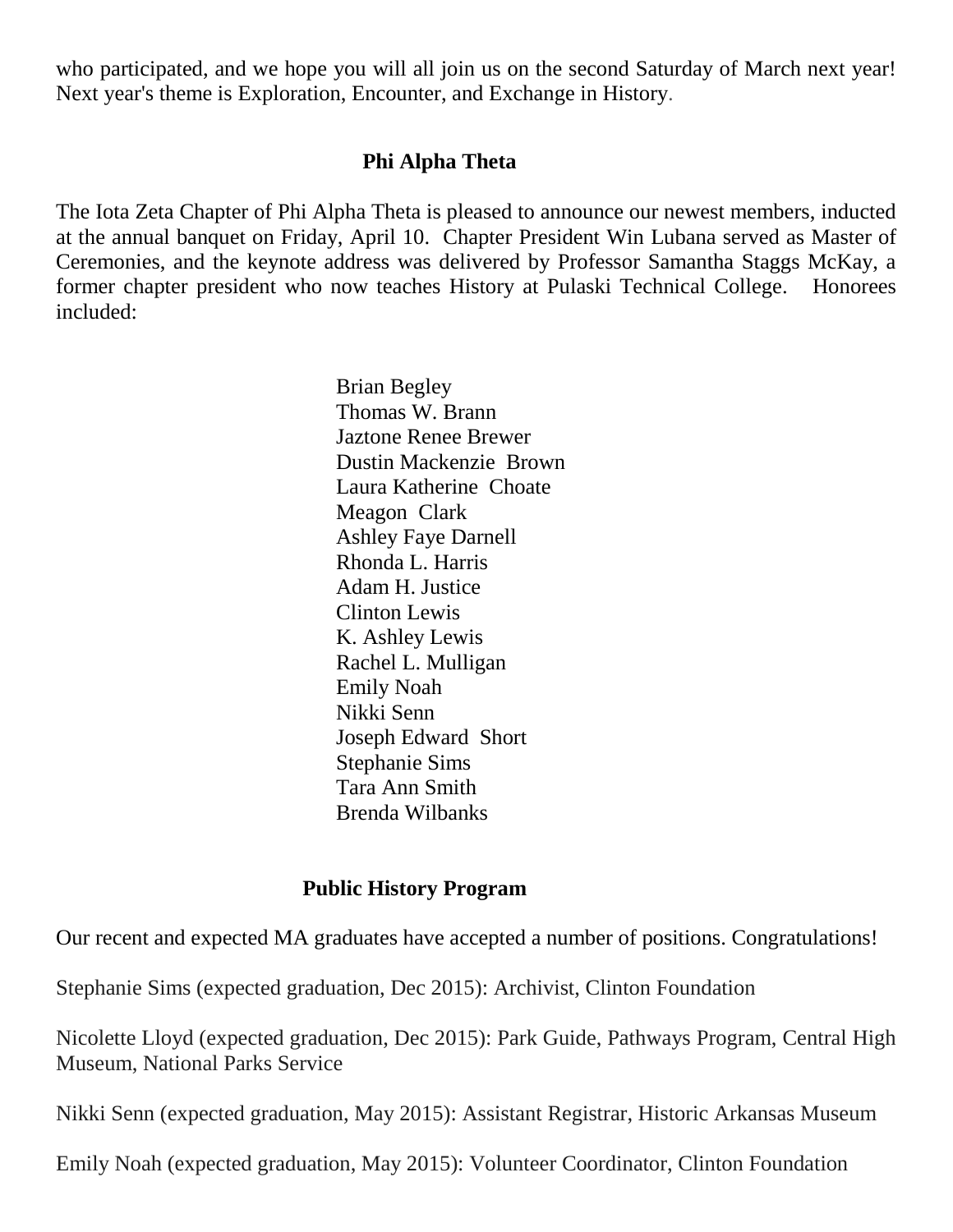Donna Shelton (expected graduation, May 2015): Director of Communications and Public Relations, CALS College, UALR

Hattie Felton (Dec 2014): Assistant Curator, Historic Arkansas Museum

CaLee Henderson (Dec 2014): Project Archivist, CALS/ Butler Center for Arkansas History and Culture

Jim Stallings (May 2014): Project Director, PeaceJam Foundation (Colorado)

John Jones (May 2014): Project Archivist, UALR Archives

Victoria Garrett (May 2014): Researcher, Arkansas Made/ Historic Arkansas Museum

Courtney Bradford (May 2014): Historical Interpreter, Historic Arkansas Museum

Britany Simmons (May 2014): Community Outreach Coordinator, Mosaic Templars Cultural **Center** 

Anne Frymark (May 2014): Museum Education Assistant, Mosaic Templars Cultural Center

Adrienne McGill (Dec 2013): Archival Technician, Arkansas History Commission (Arkansas state archives)

# **Additional Faculty News**

**Edward M. Anson**, Professor of History, is currently serving as the Interim Chair of the Department of Mathematics and Statistics. He has in press with Brill a new revised edition of his 2004 *Eumenes of Cardia: A Greek Among Macedonians*, which is to be published later this year. Additionally, he has published "Alexander at the Beas," in *East and West in the World Empire of Alexander: Essays in Honour of Brian Bosworth (Oxford University Press: 2015),* and "Counter-Insurgency: The Lesson of Alexander the Great," in *Greece, Macedon and Persia: Studies in Social, Political and Military History in Honour of Waldemar Heckel*  (Oxbow Books: 2015). Anson's last book, *Alexander's Heirs: The Age of the Successors* Wiley-Blackwell (Oxford and Malden, MA) 2014, have received very favorable reviews recently. In *Choice,* March 2015 vol. 52 no. 07 52-3809 DF234 2014-3069 CIP, the work has been called a "reliable guide," "an excellent history of an important period," and "essential. Belongs in all university libraries." The New York Review of Books (March 5, 2014), states that Anson "manages throughout to combine high scholarship with compulsive readability." Dr. Anson continues to serve as editor of the *Alexander the Great and the Hellenistic World* series for Lexington Books (Rowman and Littlefield), associate editor of the *Ancient History Bulletin,* and as an assessor for Classics for the Australian Research Council, an agency of the Australian national government that awards grants to researchers.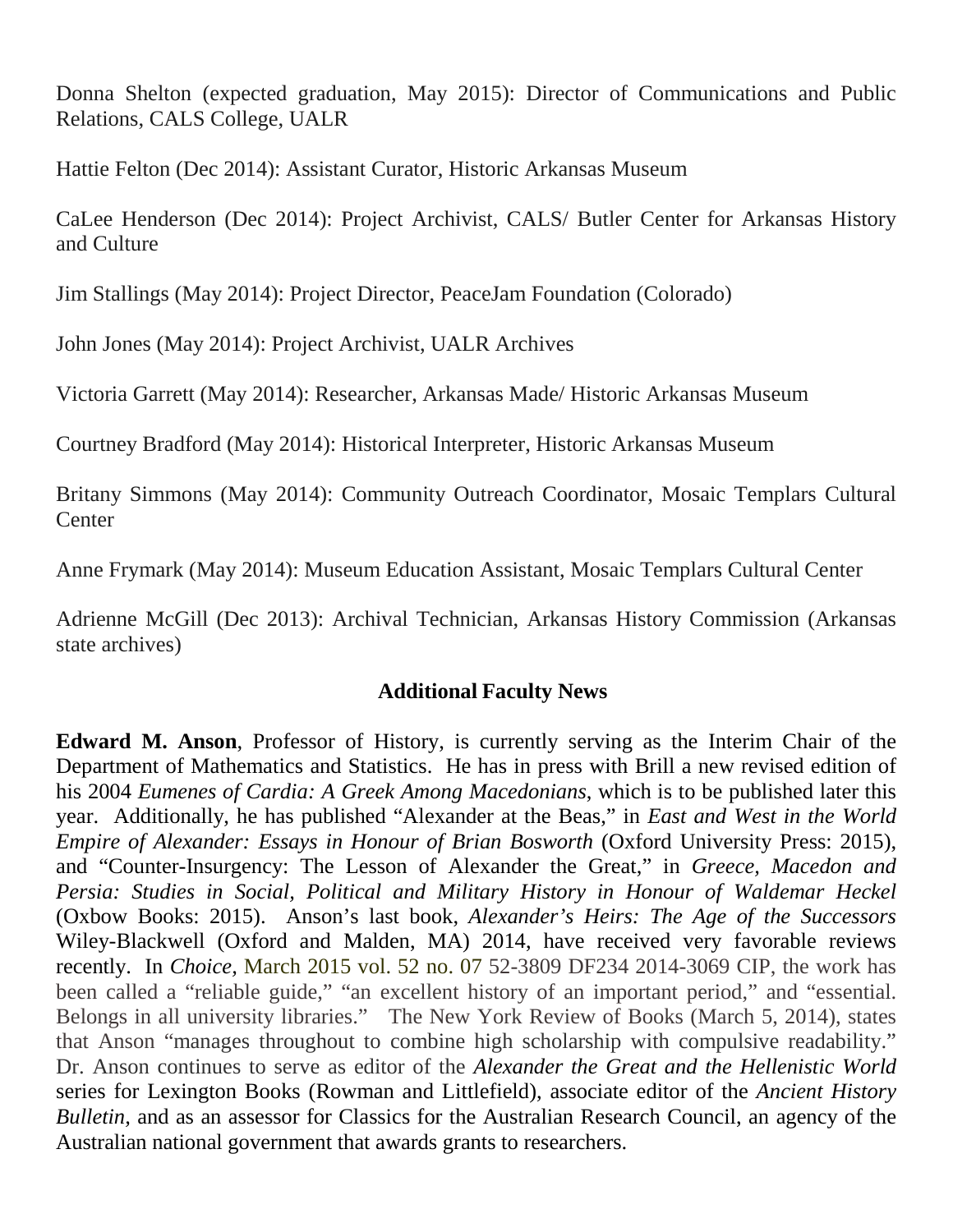**John A. Kirk**, Donaghey Distinguished Professor of History, wrote a couple of articles for the *Arkansas Times*, "The Long Fight For The Vote: The struggle for black voting rights and representation continues," February 5, 2015, 1, 16-21, and "Turning back the clock on civil rights: New anti-gay law forgets history," February 26, 2015, 12, 14, recorded another dozen Arkansas Moments for KUAR, UALR's Public Radio station, and had his latest edited book *Race and Ethnicity in Arkansas: New Perspectives* (Fayetteville: University of Arkansas Press, 2014) featured on KUAF, University of Arkansas Public Radio station program "Ozarks at Large." He also gave talks at the University of Central Arkansas (with Dr. Jess Porter) for the "It Never Belonged to Anyone Else: African Americans and Women Taking Back Their Freedom" conference and at the Sichuan University (Chengdu, China) international research seminar series. Dr. Kirk was also appointed chair of the local arrangements committee for the Southern Historical Association conference that will be held in Little Rock in November 2015.

**Jeff Kyong-McClain**, Associate Professor of Chinese History's most significant news is that, beginning fall 2015, he will become a tenured Associate Professor. In Spring 2015, Jeff co-led a UALR study abroad trip to China over spring break, and taught World Civ, Modern China, and Asian Thought (Donaghey Scholars) classes. On the publication front, two of his pieces appeared in print: "The Problem of Nationalist Archaeology in Chengdu" in *Studies in Ethnicity and Nationalism,* and "The Palace Museum's Evacuation to Sichuan" in *Museum History Journal.* He also translated an introduction for Beijing's Zhonghua shuju publishers, for their reprint of the *Journal of the West China Border Research Society.*

**Kristin Mann**, Professor of History, has been promoted to Professor. She has participated in UALR's Service Learning Academy this semester, in order to better incorporate community service into her new interdisciplinary Neighborhood Studies course. This course was featured at the MidSouth Conference on community engagement in Little Rock in March. She's revising a chapter on music and dance throughout the borderlands of Latin America for Oxford Press, which she will present at an international author symposium in May. This semester's new interdisciplinary course, History and Globalization of the Drug Trade (cross-listed with Criminal Justice and Economics) has been a popular new offering and will be revised and taught again in Spring 2017. Dr. Mann will spend this summer traveling around the state working with social studies teachers to plan pacing guides and unit plans for the newly-revised Arkansas Social Studies Frameworks.

**Carl Moneyhon**, Professor History, had the opportunity to work with the members of the Arkansas Repertory Theatre in their production of "The Whipping Man," a story set in Richmond at the end of the Civil War. A lecture to a REP audience, a meeting with the cast, and commenting on a walk-through of the production offered an enlightening insight into theatre. He delivered a lecture, "Reconstruction in Arkansas: The Failed Revolution," to a symposium on the end of the Civil War given by the Old State House Museum. He fired his first shot in a proposed general history of the Civil War in Arkansas with an article entitled "Governor Henry Rector and the Confederacy: State's Rights Versus Military Contingencies" that appeared in the Winter edition of the *Arkansas Historical Quarterly*.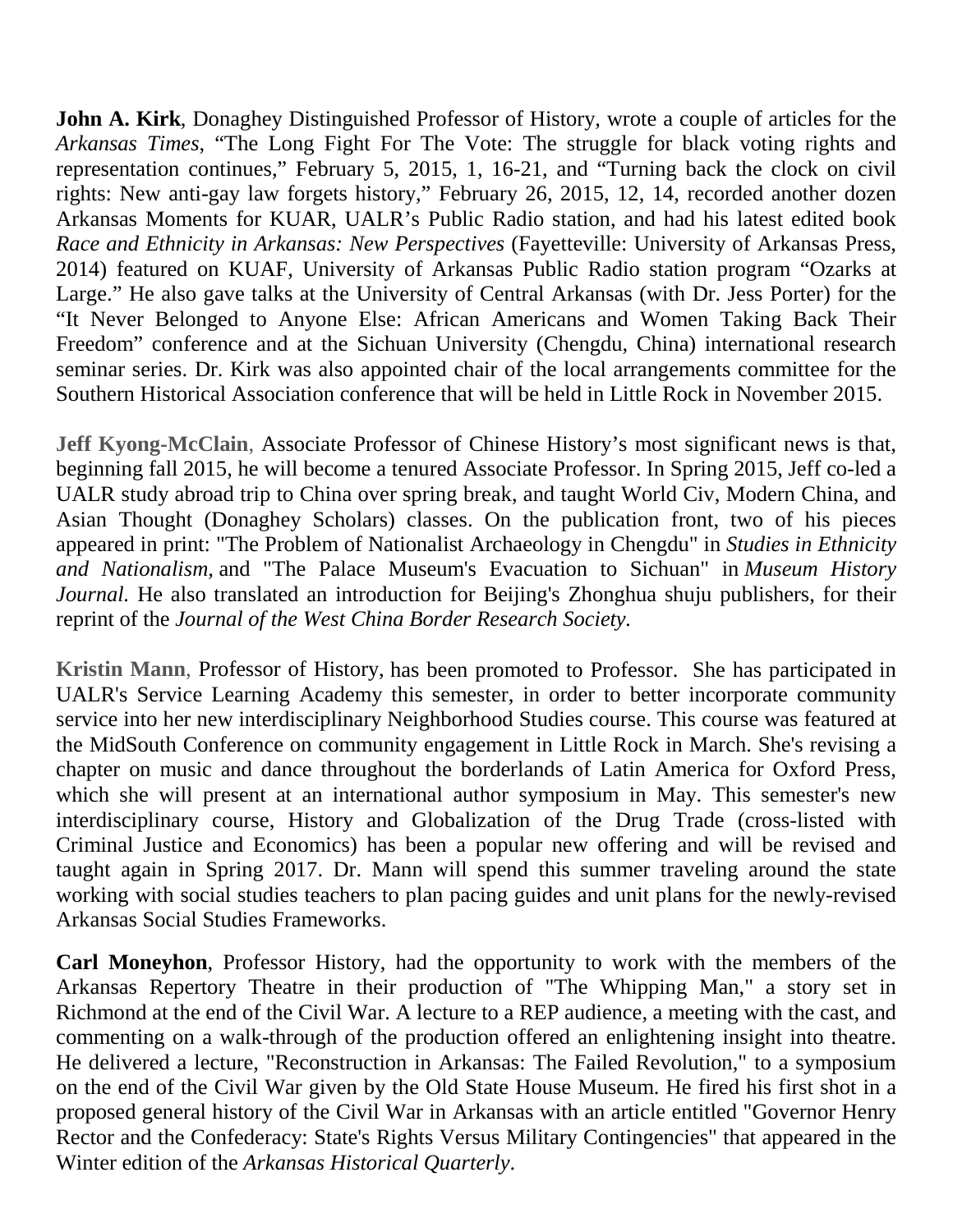**Jess Porter,** Associate Professor and Coordinator of Geography, is now a "made man" as he was awarded promotion to Associate Professor and granted tenure beginning in the fall. He looks forward to a new life of extravagance and luxury. In other news, the National Endowment for the Humanities-funded exhibit he curated with Dr. Charles Romney, "Dust, Drought, and Dreams Gone Dry" continues its tour around the US. Jess has been working on new Dust Bowl research with his PhD advisor from Oklahoma State University, Dr. Carlos Cordova. They presented their research at the Association of American Geographers annual meeting in Chicago in April, and are working on several related manuscripts. Jess and Dr. John Kirk presented invited lectures on patterns of race and ethnicity in Little Rock to the Pulaski County Historical Society and Arkansas Center for Research in Economics Black History Month Event in Conway, Arkansas. During the spring semester, Jess offered the following geography courses: Cultural Geography, World Regional Geography, and Geospatial Technologies. Dr. Porter also co-led the History Department's second trip to China with Dr. Jeff Kyong-McClain. Outside the university, Jess was elected Chair of the Arkansas State Board of Registration for Professional Geologists and has exerted most of his energy wrangling his infant son

**Charles Romney**, Assistant Professor of History and Public History MA Graduate Coordinator: Romney published an article on the Teamsters and the National Labor Relations Board in the journal *Labor History* in February 2015. A book on the American state and the defeat of progressive unions in the 1940s will appear from Oxford University Press at the end of this year or early in 2016. The National Humanities Center accepted Romney into the Center's interdisciplinary "Institute for Digital Textual Studies" for 2015-2016. The Institute is funded by the Mellon Foundation. As part of the Institute, Romney will travel to summer seminars at the University of North Carolina at Chapel Hill this summer and to the National Humanities Center in Raleigh, North Carolina, in summer 2016.

**Susanah Shaw Romney**, Assistant Professor. This semester, Susanah is having fun teaching a class on "Frontiers in American History," which looks at several "cultural contact zones" in early America, from Massachusetts to Arkansas. It has been a treat to get to talk to students about De Soto, the Quapaw, and other characters from early Arkansas. This summer, she will be pursuing research on initial encounters between Europeans and Native Americans in North America and the Caribbean by looking at dictionaries and guide books in seventeenth-century Dutch and French. She's looking forward to teaching her course in the fall on "Witchcraft and Gender in the Atlantic World," which will meet the department's seminar requirement for seniors. Anybody looking to learn more about witchcraft trials in Germany, Salem, and Latin America is welcome to join!

**Vince Vinikas**, Professor of History, continues his work on the propaganda of total war, "Aim to Indoctrinate: Leading Public Opinion through World War II." His research on race relations in early twentieth century Arkansas is part of a volume under consideration by Arkansas University Press to be published in 2016. The essay is entitled, "Specters in the Past: The Saint Charles, Arkansas, Lynching of 1904 and the Limits of Historical Inquiry." Vinikas also serves as the chapter advisor of the History honorary society, Phi Alpha Theta.